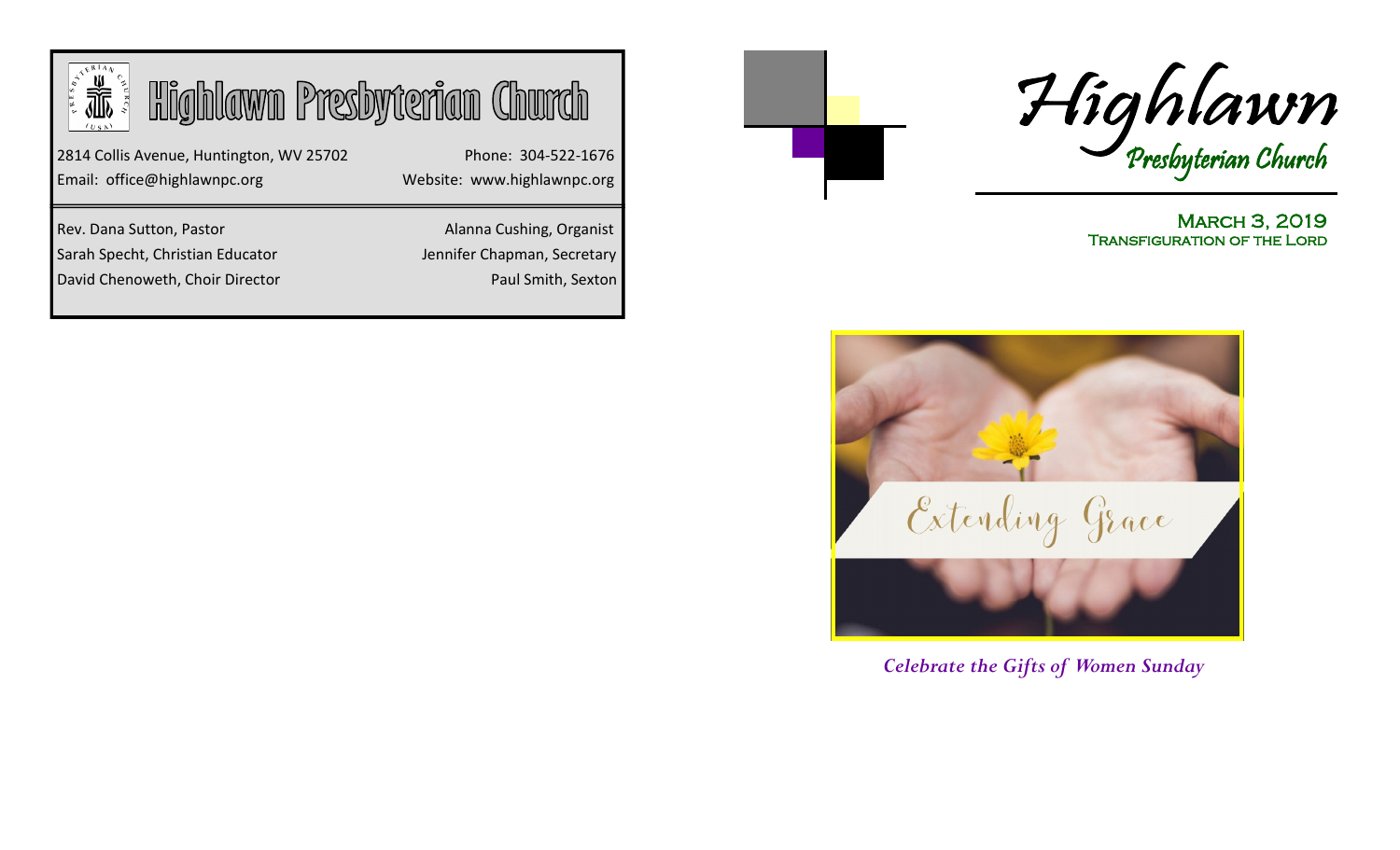A People of *Loving Hearts* and *Helping Hands* 



### **Welcome and Announcements Mary Durstein**

## **Theme of the Day**

The grace of God has no boundaries. The idea that God is a boundarycrosser is not new. Nor is the thought that God's grace flows through the world unhampered by human-made borders. Extending the hand of grace across all kinds of divides is what the people of God do. It is God's own work so often done by his daughters and always blessed by God's love.

# **Prelude** "Day by Day" In the style of Frederic Chopin Arr. Craig Courtney \* Call to Worship **Ashley Thompson** Let us praise the God of glory and of strength. **Let us worship the God of grace.** For the voice of God goes out across all the earth. **And in God's temple all the people say, "Glory!"** Let us now offer worthy worship to God, **Whose steadfast love endures forever. \* Hymn** "In Christ There Is No East or West" No. 317 **Gathering Prayer Shelia Brownfield Call to Confession Call to Confession** Not one of us is perfect. **No, not one.** Not one of us is full of grace. **No, not one.**

Not one of us is spotless.

### **No, not one.**

There is no one who knows God's fullness or rests completely in God's grace.

### **Therefore, let us approach God's throne together.**

Let us confess our sin.

## **Confession of Sin Confession of Sin**

**Gracious God, you know us better than we know ourselves. Find in us, we pray, the pockets of resistance and patches of coldness that keep us closed to your movement among us. Root them out and open us that we may be agents of your grace and channels of your love. In the name of Jesus Christ, our Lord. Amen.** 

## **Silent Confession**

## **Assurance of Pardon Alison Alison Albers**

As far as the East is from the West, so far has God removed our sin from us. As near as hands and feet and breath, so near does God stand with us. As close as the Spirit's tether can draw, so close does God bring us together. Friends, believe the Good News; in Jesus Christ, we are forgiven.

**Thanks be to God.**

## **Passing of the Peace Alison Albers**

 In as much as God has granted us peace through the forgiveness of sins, we too can share that gift of peace with each other. Greet those near you with God's blessing of peace. The peace of Christ be with you!  **And also with you.**

**Children's Message Children's Maggie Franks** 

# **Preparation to Hear God's Word**

"Open My Eyes" No. 451 vs. 2